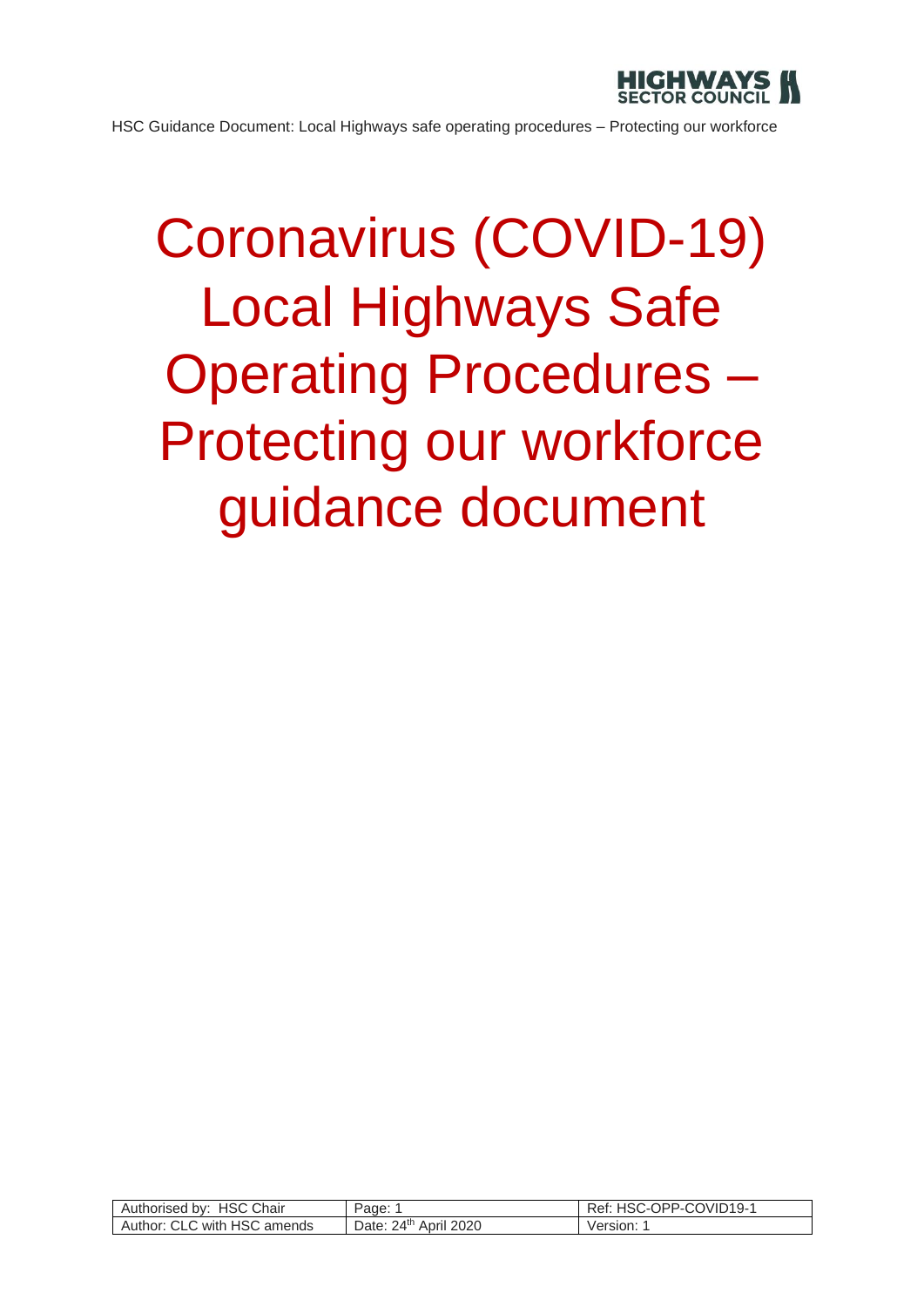

#### **Contents**

| 1               | Introduction                                  | 3              |
|-----------------|-----------------------------------------------|----------------|
| $\mathbf{2}$    | When to travel to work                        | 4              |
| 3               | Travel to depot/site                          | 5              |
| 4               | Driving at work                               | 5              |
| 5               | Depot/site access points                      | $\overline{7}$ |
| 6               | Hand washing                                  | 8              |
| 7               | <b>Toilet facilities</b>                      | 9              |
| 8               | Canteens and eating arrangements              | 9              |
| 9               | Changing facilities, showers and drying rooms | 10             |
| 10              | Work planning to avoid close working          | 10             |
| 11              | First aid and emergency service response      | 12             |
| 12 <sup>2</sup> | Cleaning                                      | 12             |

| . HSC Chair<br>Authorised by:    | Page: $\angle$                          | HSC-OPP-COVID19-1<br>Ret: |
|----------------------------------|-----------------------------------------|---------------------------|
| CLC with HSC amends<br>Author: 0 | 24 <sup>th</sup><br>April 2020<br>Date: | Version: 1                |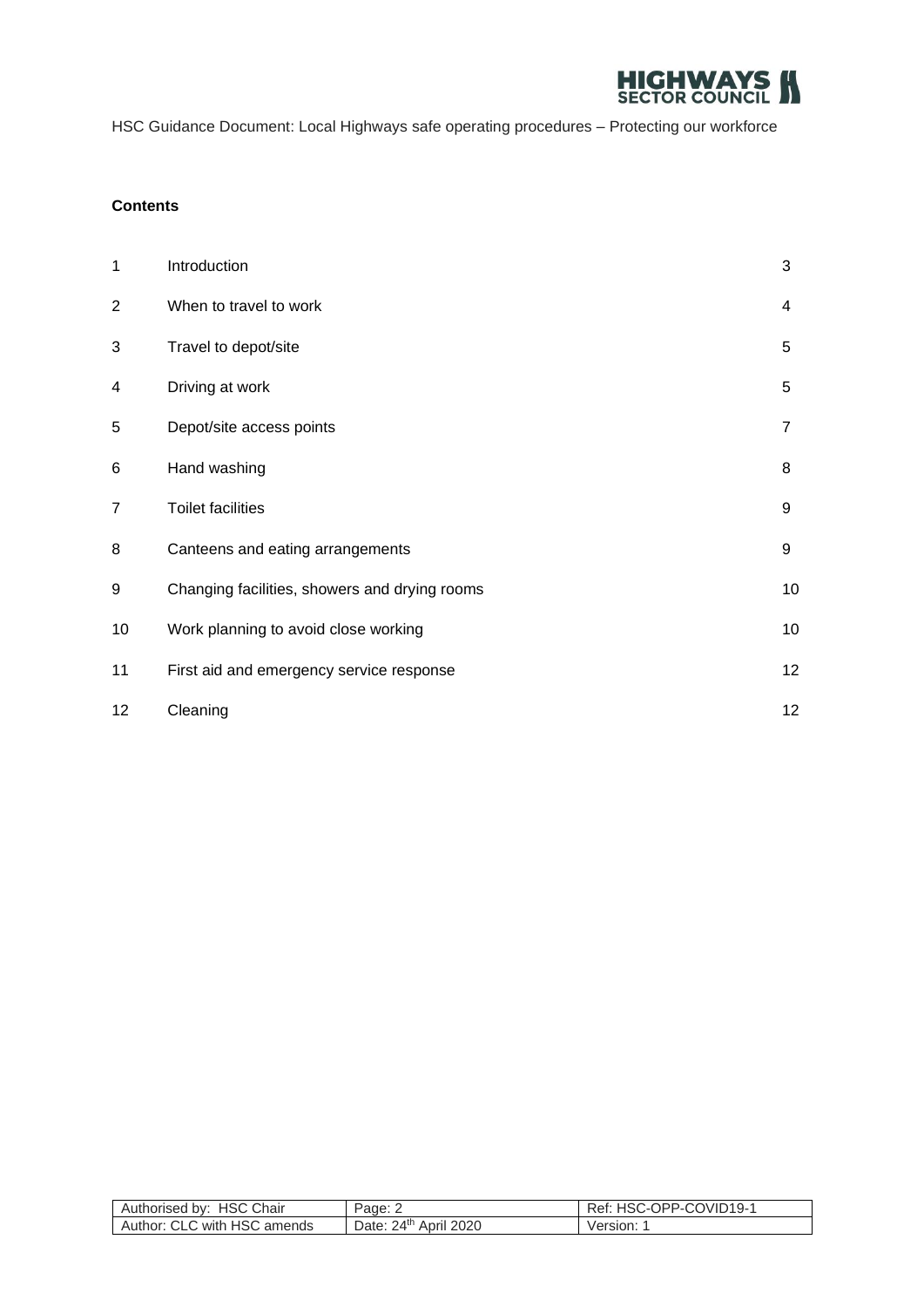

## **1 Introduction**

**This guidance is based upon the [Construction Leadership Council \(CLC\) Site operating](https://www.constructionleadershipcouncil.co.uk/news/site-operating-procedures-version-3-published/)  [procedures Version 3](https://www.constructionleadershipcouncil.co.uk/news/site-operating-procedures-version-3-published/) published on 14th April 2020 and has been adapted for the local highways sector, where appropriate.**

**These are exceptional circumstances and the industry must comply with the latest Government advice on Coronavirus (Covid-19) at all times.** 

**These Local Highways Safe Operating Procedures (SOP) are based on current Public Health England (PHE) guidance; other restrictions and advice may apply in [Scotland,](https://www.gov.scot/publications/coronavirus-covid-19-construction-sector-guidance/) [Wales](https://gov.wales/taking-all-reasonable-measures-maintain-physical-distancing-workplace) [a](https://gov.wales/taking-all-reasonable-measures-maintain-physical-distancing-workplace)nd [Northern Ireland](https://www.nibusinessinfo.co.uk/content/coronavirus-workplace-safety-guidelines-and-social-distancing) which must be followed if working in these area[s.](https://www.nibusinessinfo.co.uk/content/coronavirus-workplace-safety-guidelines-and-social-distancing)**

**Where workers enter people's homes, they should follow the PHE guidance on [Tradespeople](https://www.gov.uk/guidance/social-distancing-in-the-workplace-during-coronavirus-covid-19-sector-guidance#tradespeople-and-working-in-peoples-homes)  [and working](https://www.gov.uk/guidance/social-distancing-in-the-workplace-during-coronavirus-covid-19-sector-guidance#tradespeople-and-working-in-peoples-homes) [in people's homes.](https://www.gov.uk/guidance/social-distancing-in-the-workplace-during-coronavirus-covid-19-sector-guidance#tradespeople-and-working-in-peoples-homes)**

**The [HSE](https://www.hse.gov.uk/news/coronavirus.htm?utm_source=hse.gov.uk&utm_medium=refferal&utm_campaign=coronavirus&utm_content=home-page-banner) is the relevant enforcing authority for PHE guidelines. If a depot or site is not consistently implementing the measures set out by PHE, it may be subject to enforcement action.** 

#### **For further guidance, please refer to HSE COVID-19 web page: [HSE COVID-19 Latest Advise](https://www.hse.gov.uk/news/coronavirus.htm) Note: COVID-19 has been classified as a Notifiable Disease under RIDDOR.**

Maintenance and repair depots and sites operating during the Coronavirus COVID-19 pandemic need to ensure they are protecting their workforce and the general public, as well as minimising the risk of spread of infection. This includes considering how personnel travel to and from site.

This guidance is intended to introduce consistent measures in depots and on sites of all sizes in line with the Government's recommendations on [social distancing](https://www.gov.uk/government/publications/covid-19-guidance-on-social-distancing-and-for-vulnerable-people/guidance-on-social-distancing-for-everyone-in-the-uk-and-protecting-older-people-and-vulnerable-adults) and ensure employers and individuals make every effort to comply.

PHE guidance for construction states "*where it is not possible to follow the social distancing guidelines in full in relation to a particular activity, you should consider whether that activity needs to continue for the site to continue to operate, and, if so, take all the mitigating actions possible to reduce the risk of transmission"*.

The health and safety requirements of any construction activity must not be compromised at this time. If an activity cannot be undertaken safely, it should not take place.

We are aware that emergency services are also under great pressure and may not be able to respond as quickly as usual.

Please ensure first-aid requirements in the depots or on site are not compromised and be aware of the location of your local automatic emergency defibrillator [\(AED locations\)](http://www.heartsafe.org.uk/aed-locations) if not on site/ in your depot / in your vehicle [\(Resuscitation Council UK Statement on COVID-19 in relation to CPR and](https://www.resus.org.uk/media/statements/resuscitation-council-uk-statements-on-covid-19-coronavirus-cpr-and-resuscitation/covid-community/)  [resuscitation in first aid and community settings\)](https://www.resus.org.uk/media/statements/resuscitation-council-uk-statements-on-covid-19-coronavirus-cpr-and-resuscitation/covid-community/)

Supervisory personnel at depots and work sites should remind the workforce before work commences every day and at all break times of these Local Highways Safe Operating Procedures which are aimed at protecting them, their colleagues, their families and the UK population.

If a depot or site is not consistently implementing the measures set out below, consideration is to be given to safely closing it down.

| by: HSC Chair<br>Authorised          | Page: J                      | -OPP-COVID19-1<br>HSC<br>Rei.<br>$-1$ |
|--------------------------------------|------------------------------|---------------------------------------|
| ; with HSC amends<br>Author:<br>CLC. | ว⊿th_<br>Date:<br>April 2020 | Version:                              |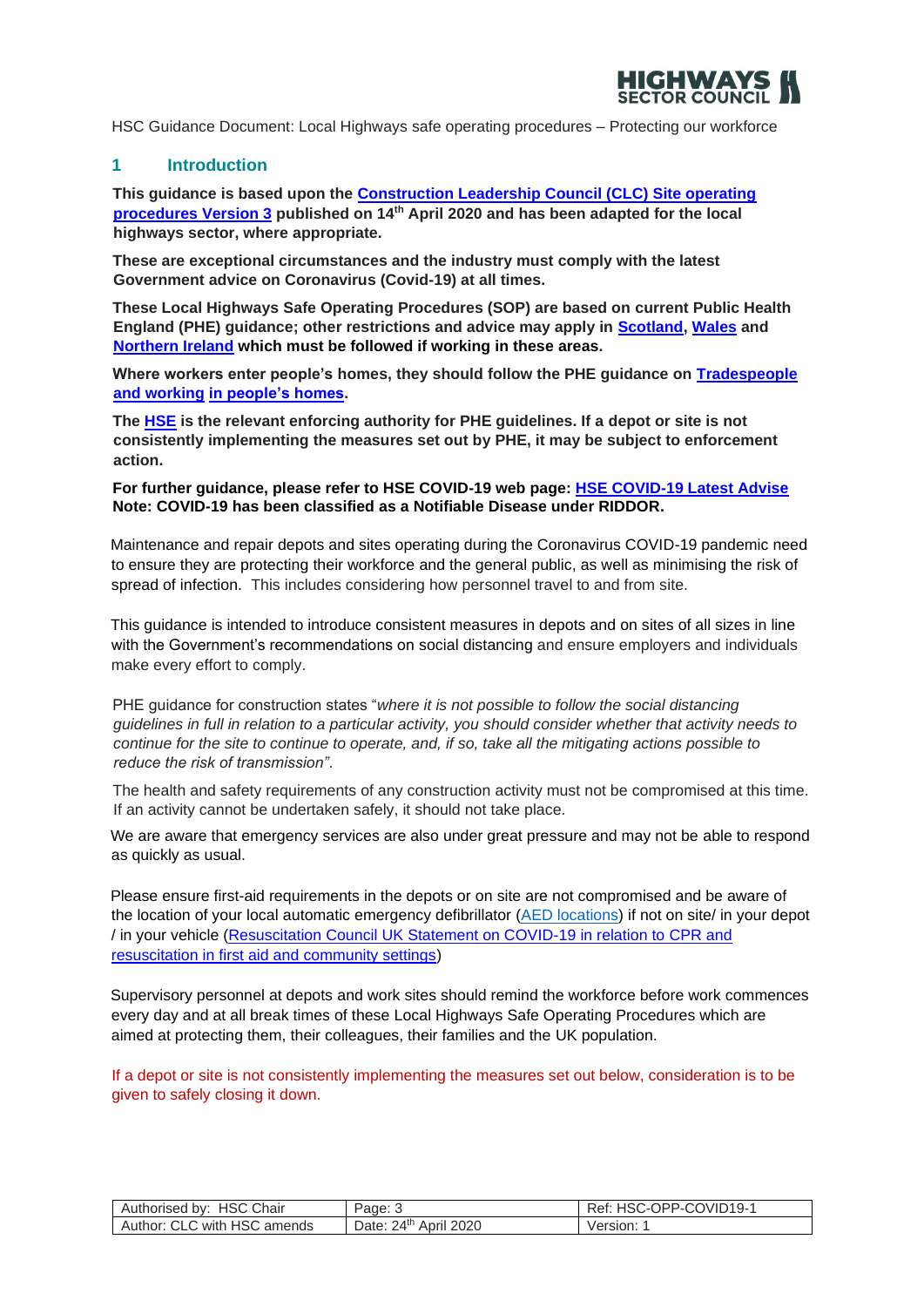

## **2 When to Travel to Work**

The Secretary of State for Business, Energy and Industrial Strategy advised in a letter to the UK construction industry on 31 March 2020:

*"that wherever possible, people should work at home. However, we know that for many people working in construction their job requires them to travel to their place of work, and they can continue to do so. This is consistent with the Chief Medical Officer's advice".* 

It is important to understand the following guidelines by which workers should or should not travel to work as outlined below.

| <b>Social distancing</b>                              | Workers in the local highways industry should follow the guidance on<br>Staying at home and away from others (social distancing). Where they<br>cannot work from home, they must follow the same principles of social<br>distancing whilst travelling to and from work and whilst at work.                                                                                                                                                                                                                                                    |
|-------------------------------------------------------|-----------------------------------------------------------------------------------------------------------------------------------------------------------------------------------------------------------------------------------------------------------------------------------------------------------------------------------------------------------------------------------------------------------------------------------------------------------------------------------------------------------------------------------------------|
| <b>Self-isolation</b>                                 | Anyone who either has a high temperature or a new persistent cough or is<br>within 14 days of the day when the first member of their household showed<br>symptoms of Coronavirus (Covid-19) should not come to their respective<br>depot or site, but must follow the guidance on self-isolation.                                                                                                                                                                                                                                             |
| Person at increased<br>risk                           | Anyone who is at <i>increased risk of severe illness</i> from Coronavirus (Covid-<br>19) is strongly advised to work at home and should be particularly stringent<br>about following social distancing measures.                                                                                                                                                                                                                                                                                                                              |
| People who are<br>clinically extremely<br>vulnerable  | Anyone identified as clinically extremely vulnerable will be advised by their<br>health authority and must follow the guidance on shielding and protecting<br>clinically extremely vulnerable people.                                                                                                                                                                                                                                                                                                                                         |
| Living with a<br>person in one of<br>the above groups | Anyone living with a person who is at increased risk of severe illness, or a<br>clinically extremely vulnerable person who is shielding from Coronavirus<br>(COVID-19), should stringently follow the guidance on social distancing and<br>minimise contact outside the home.                                                                                                                                                                                                                                                                 |
| If someone falls ill                                  | If a worker develops a high temperature or a persistent cough whilst at work,<br>they should:<br>Ensure their manager or supervisor is informed<br>$\bullet$<br>Return home immediately<br>$\bullet$<br>Avoid touching anything<br>$\bullet$<br>Cough or sneeze into a tissue and put it in a bin, or if they do not have<br>$\bullet$<br>tissues, cough and sneeze into the crook of their elbow.<br>They must then follow the guidance on self-isolation and not return to work<br>until their period of self-isolation has been completed. |

| Authorised by: HSC Chair         | Page:                                | HSC-OPP-COVID19-1<br>Ret: |
|----------------------------------|--------------------------------------|---------------------------|
| CLC with HSC amends<br>Author: 0 | 24 <sup>th</sup> April 2020<br>Date: | Version:                  |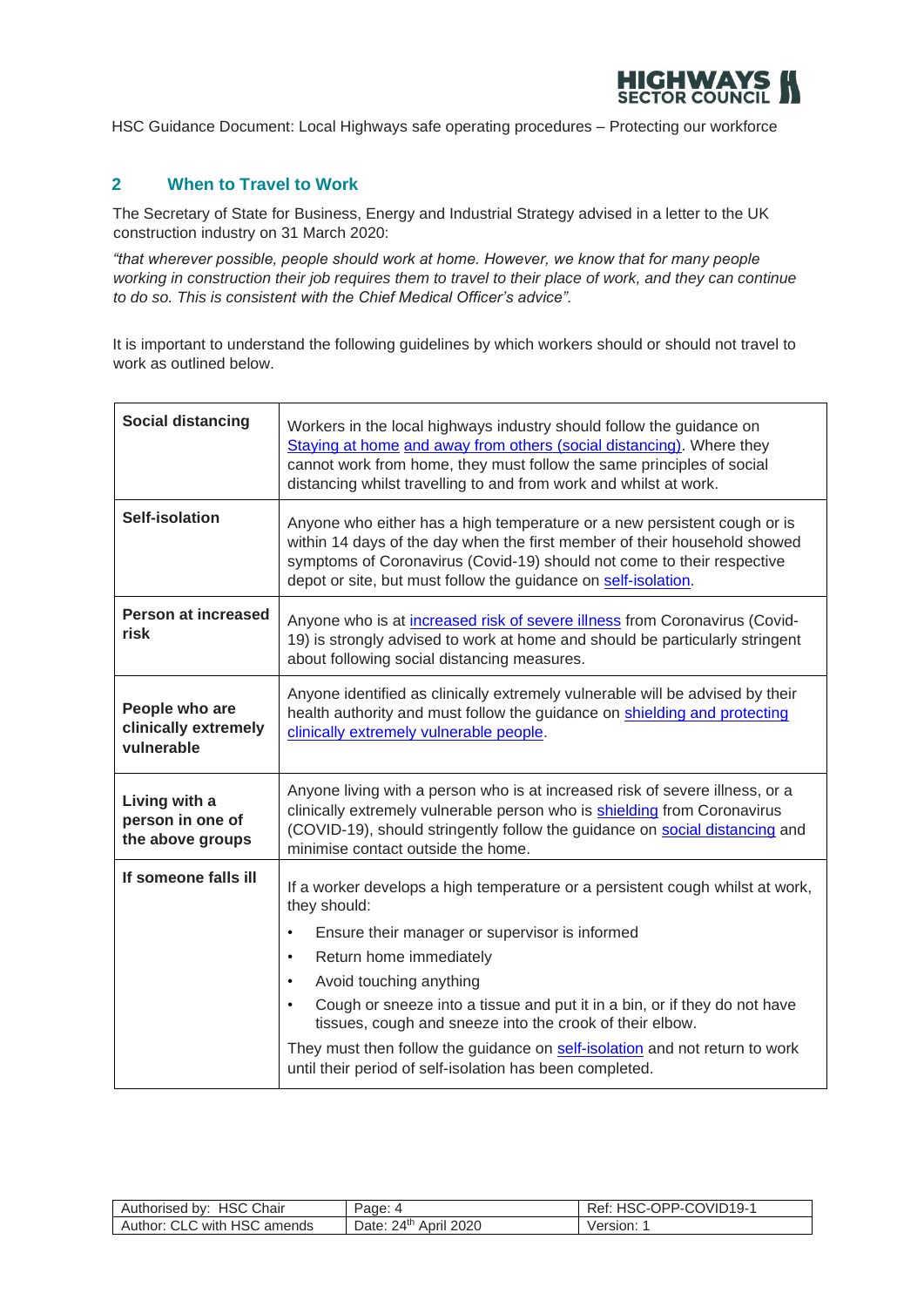

## **3 Travel to depot/site**

Wherever possible, workers should travel to the depot or site alone using their own transport or work assigned vehicle

#### **If workers have no option but to share transport:**

- Journeys should be shared with the same individuals and with the minimum number of people at any one time
- Good ventilation (i.e. keeping the windows open) and facing away from each other may help to reduce the risk of transmission. The vehicle should be cleaned regularly using gloves and standard cleaning products, with particular emphasis on handles and other areas where passengers may touch surfaces

#### **Depots/sites need to consider:**

- Parking arrangements for additional cars and bicycles
- Other means of transport to avoid public transport e.g. cycling and walking
- Providing hand cleaning facilities at entrances / exits to work depots/sites or within works vehicles. This should be soap and hot water wherever possible or hand sanitiser if water is not available
- Keep the numbers of people in working/travelling teams as low as possible (it won't always be possible to have solo vehicle use)
- Keep teams constant (don't split them up where possible)
- Keep same teams with same vehicles where possible
- How someone taken ill would get home

#### **Where public transport is the only option for workers, you should consider:**

- Changing and staggering working hours to reduce congestion on public transport
- Avoid using public transport during peak times (05:45 07:30 and 16:00 17:30)

## **4 Driving at work**

#### **Private vehicles should not be used for business use without the appropriate business insurance cover. Note: commuting to and from work will be covered by personal insurance as this is not classed as business use**

When travelling at work or between site locations, workers should travel alone. If workers have no option but to share a vehicle, then they should:

- Share with the same individuals and with the minimum number of people at any one time
- Wherever possible, maintain a distance of 2 metres and avoid touching their faces
- Maintain good ventilation (i.e. keeping the windows open) and face away from each other during the journey
- Wash their hands for 20 seconds using soap and water or hand sanitiser if soap and water are not available before entering and after getting out of the vehicle

| <b>HSC</b><br>Chair<br>Authorised by: | Page:                      | . HSC-OPP-COVID19-1<br>Ket. |
|---------------------------------------|----------------------------|-----------------------------|
| CLC with HSC<br>Author:<br>amends     | April 2020<br>י∆2<br>Date: | Version:                    |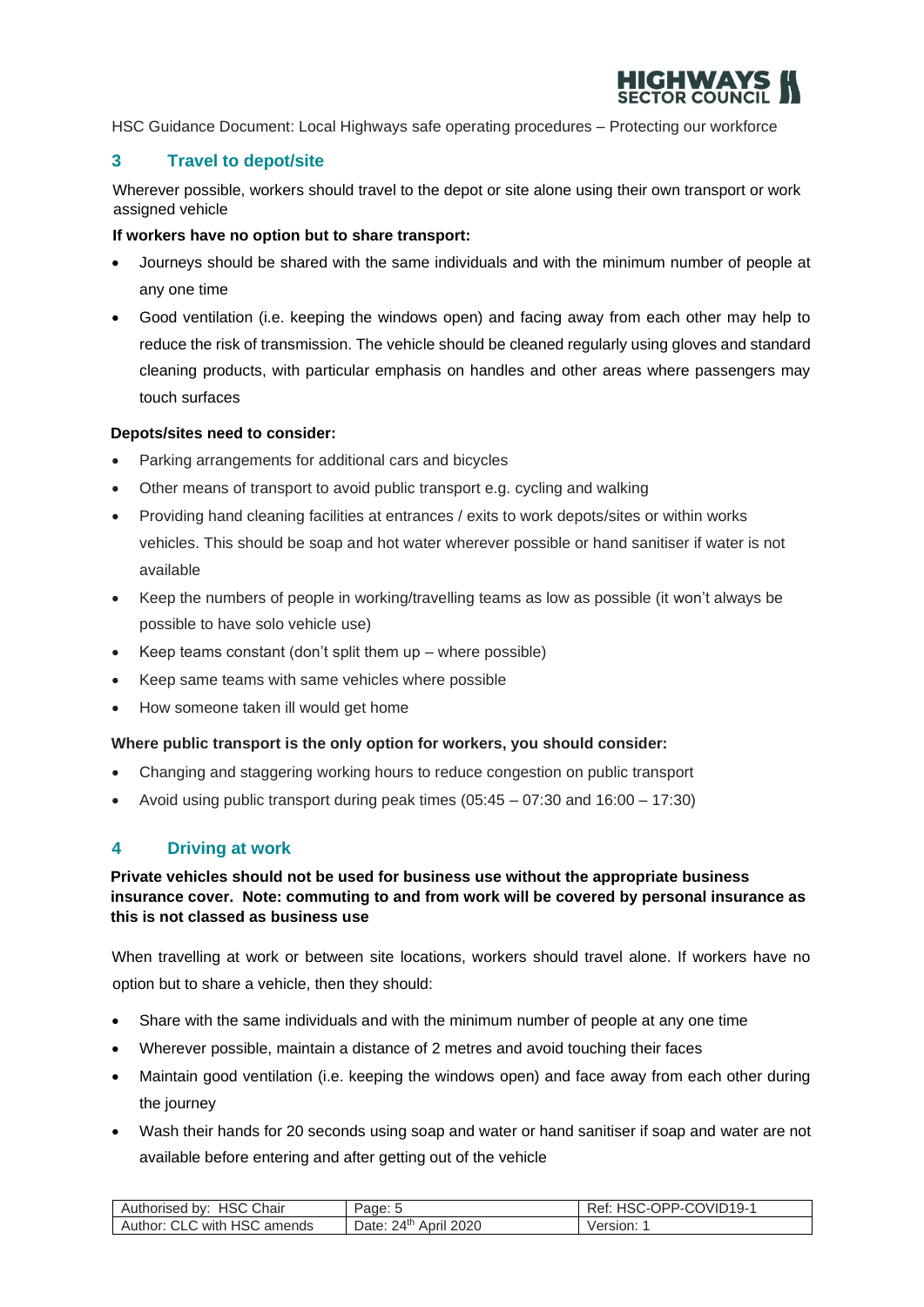

• Regularly clean the vehicle using gloves and standard cleaning products, with particular emphasis on handles and other surfaces which may be touched during the journey.

The following simple steps will help staff minimise the risk of contamination to anyone using works vehicles:

- Avoid all non-essential travel both by private or works vehicle
- Keep the time spent in the vehicle to a minimum do not stop off or take the "long route" to the depot or the site
- All vehicle keys should be sanitized at the start and end of shift
- At the start of shift, clean the external handles and locks / catches on the vehicle with soap and water. If this is not practicable, then open external door handles using either a gloved hand, disinfectant wipes or disposable paper towel
- Remember to sanitize items of work equipment that may be used in the cabin of the vehicle such as mobile phones, tablets and cameras. Avoid passing these between occupants or using these inside the vehicle unless essential
- Where possible, maintain 2 metre social distancing if sharing vehicles. However, if this is not practicable you must sit as far apart within the vehicle cabin as possible. If 2 people are sharing a vehicle with front and rear seats (e.g. a car, welfare van or double crew cab) then one person should sit in the rear seat diagonally opposite the driver
- Where practicable, a temporary partition (e.g. suitable secured clean polythene sheet) may be installed in the vehicle between passengers to prevent the direct transmission of respiratory droplets between passengers. Partitions must not hinder visibility for the driver or hinder with essential driving controls. If the installation of screens is being considered, advice should be sought from the vehicle manufacturer/supplier or a suitably qualified and experienced vehicle engineer to ensure critical safety aspects are not compromised.
- Keep the windows at least partially open whilst travelling and the climate control system switched to blow external air to ensure continuous air change within the cabin area
- During the day, sanitize your hands regularly either by handwashing with soap and water (for at least 20 seconds) or using hand sanitizer if available, every time you get into or out of the vehicle, every time you blow your nose, sneeze or cough, eat or handle food
- Where possible, avoid touching your eyes, nose, and mouth with unwashed hands and avoid touching the vehicle after sneezing or coughing until you have sanitized your hands
- If available, use disinfectant wipes to sanitize any areas of the vehicle that hands may typically touch including the steering wheel, gear stick, handbrake, indicator and wiper control arms, beacon switches, door handles, seat belts and buckles, window buttons, mirrors, stereo and climate control buttons

| Authorised by: HSC Chair    | Page:                      | こ-OPP-COVID19-1<br><b>HSC</b> |
|-----------------------------|----------------------------|-------------------------------|
| Author: CLC with HSC amends | 24th April 2020<br>Date: 2 | Version:                      |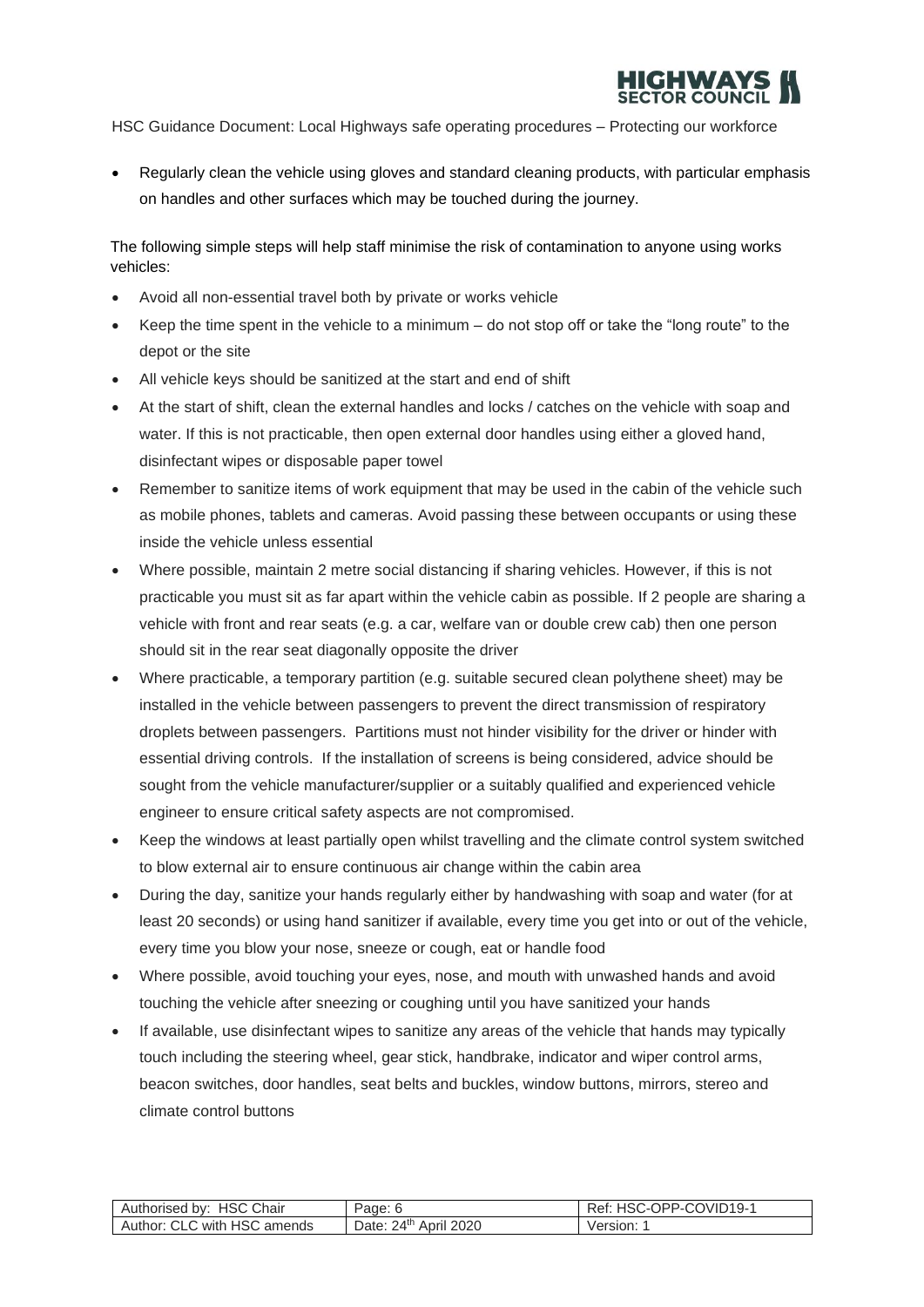

- If wipes are not available, soap and water may be used but ensure it doesn't get into the vehicle's electrical systems and thoroughly dry items like the steering wheel before driving. Chlorine based cleaning products should only be used in accordance with the relevant COSHH assessment
- Always sanitize your hands after cleaning your vehicle if your hands are dirty, you are putting germs right back onto that clean surface
- Aim to sanitise the vehicle regularly e.g. start of shift, before lunch and end of shift
- Do not eat or drink in the vehicle. Do not store food or drink directly on any surface in the cab unless you know that part of the cab and the food packaging has been cleaned beforehand
- Ensure you have a supply of clean tissue / paper towel and a waste bin/bag in your vehicle. Catch your cough or sneeze in a tissue, then throw the tissue in the bin and sanitize your hands. Remove the bin bag at the end of your shift and dispose of it
- After exiting the vehicle, remove your clean gloves and leave them on a cleaned surface in the cabin
- Put on your work gloves and close the door using the outside of the door only do not touch the inside of the vehicle.
- At the end of shift, take your clean gloves out of the vehicle with you. Unless damaged, these gloves do not need to be disposed of every time you remove them. Sanitize the external surface of the gloves by washing with soap and water.

In line with the latest [World Health Organisation Guidance,](https://www.who.int/emergencies/diseases/novel-coronavirus-2019/advice-for-public/when-and-how-to-use-masks) the wearing of masks in vehicles is not necessary provided that occupants have no symptoms of COVID-19. Public Health England (PHE) currently states: "We do not recommend the use of face masks as an effective means of preventing the spread of infection. Face masks play an important role in clinical settings, such as hospitals, but there's very little evidence of benefit from their use outside of these settings". Prolonged use of masks may also have problems. For example, wearers may be tempted to adjust the fit frequently risking hand to face contact, masks may become moist so trapping contaminants, germs and similar. Experience is that the prolonged use of RPE is unlikely to be effective. Further advice is available at [Public Health England Guidance \(Use of Face masks in the community\).](https://www.gov.uk/government/publications/guidance-to-employers-and-businesses-about-covid-19/guidance-for-employers-and-businesses-on-coronavirus-covid-19) Please observe the previous advice in respect of coughs and sneezes, and always ensure excellent personnel hygiene as per the Government guidance e.g. washing hands etc. Remember to regularly sanitise the interior of the vehicle.

## **5 Depot/site access points**

The following should be implemented at depot and site access / egress points and at maintenance works locations on the existing highway network:

- Stop all non-essential visitors
- Introduce staggered start and finish times at depots and sites to reduce congestion and contact

| Authorised by: HSC Chair    | Page:                 | HSC-OPP-COVID19-1<br>Ret: |
|-----------------------------|-----------------------|---------------------------|
| Author: CLC with HSC amends | Date: 24th April 2020 | Version:                  |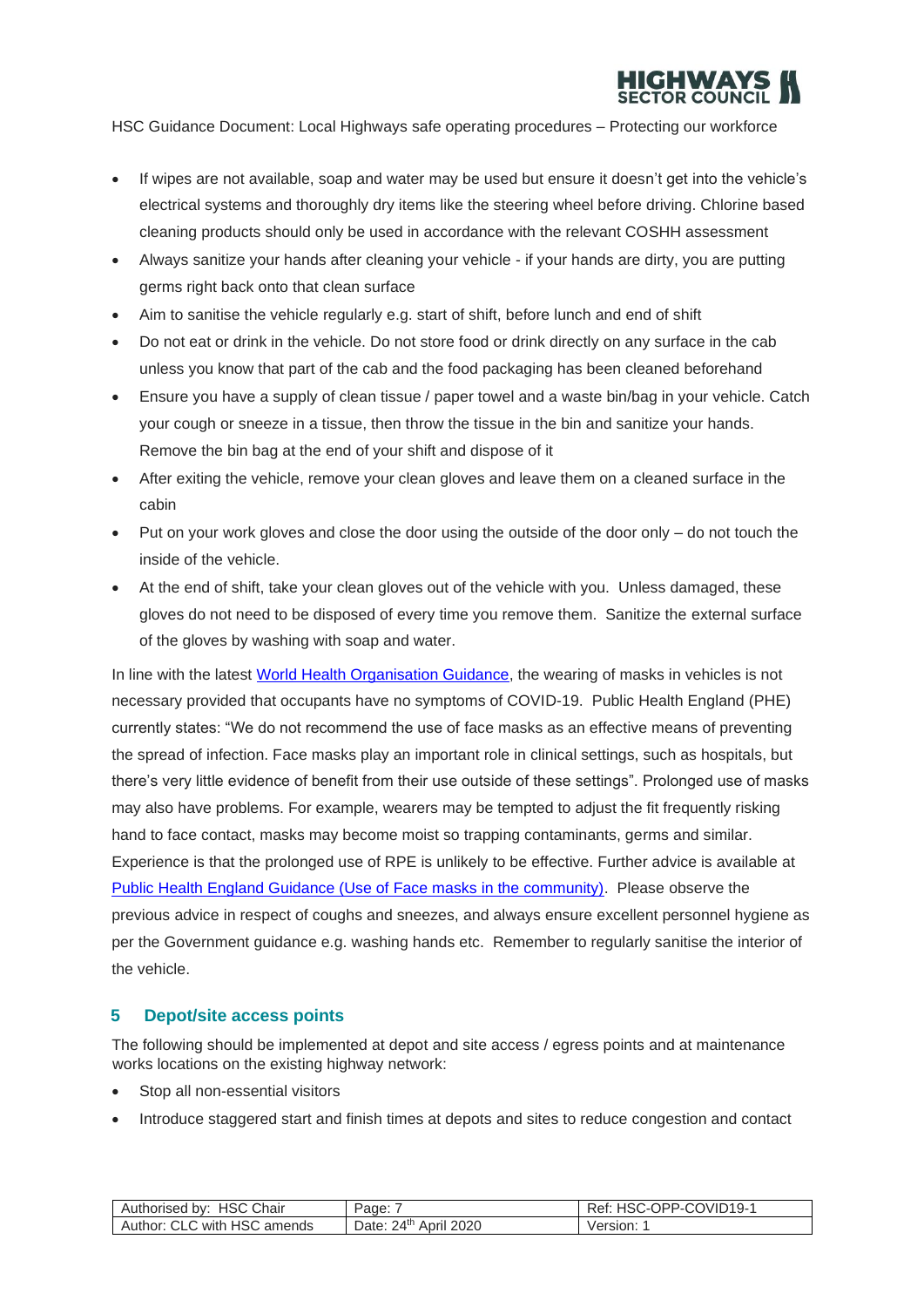

- Monitor depot and site access points to enable social distancing you may need to change the number of access points - either increase to reduce congestion or decrease to enable monitoring. Alternatively, consider dedicated entrance only/exit only locations
- Remove or disable entry systems that require skin contact e.g. fingerprint scanners. One person should be employed to collect names of persons entering and leaving depots and sites at an access or egress point (including depot gates)
- Require all workers to wash or clean their hands before entering or leaving the depot or site
- Allow plenty of space between people waiting to enter a depot or site. Use signage such as floor markings, to ensure 2 metre distance is maintained between people when queuing. Also use signage to remind workers not to attend if they have symptoms of Coronavirus (COVID-19) and to follow guidelines.
- Where there are multiple crews, introduce staggered start and finish times to reduce congestion and contact
- Reduce the number of people in attendance at depot/site inductions and consider holding them outdoors wherever possible
- Where loading and offloading arrangements on site will allow it, drivers should remain in their vehicles. Where drivers are required to exit their vehicle, they should wash or sanitise their hands before handling any materials
- Regularly clean common contact surfaces in reception, office, access control, storage and delivery areas e.g. scanners, turnstiles, screens, telephone handsets, desks, particularly during peak flow times
- In the case of local highway maintenance works, politely request that any approaching member of the public keep their distance from the immediate area until works are complete and workers have departed
- If the site-specific risk assessment for the intended highway maintenance activity indicates that social distancing from the general public cannot be achieved by temporary barriers and the like, consider whether there is scope to make any highway defect safe but do not otherwise proceed with any work. Advise the works supervisor/works scheduler of the circumstances, including whether a road or footway closure or other forms of traffic management are required

# **6 Hand washing**

- Allow regular breaks to wash hands
- Provide dedicated hand washing facilities in addition to the usual welfare facilities if on a large footprint depot/site or there are significant numbers of personnel in the depot or on site
- Ensure soap and fresh water is always readily available
- Provide hand sanitiser (minimum 60% alcohol based) where hand washing facilities are unavailable

| . Chair<br>HSC U<br>Authorised by: | Page:                                     | OPP-CU<br>COVID19-1<br>HSC<br>Rei.<br>$-1$ |
|------------------------------------|-------------------------------------------|--------------------------------------------|
| with HSC<br>Author: CLC<br>amends  | $24^{\text{th}}$ .<br>April 2020<br>Date: | Version:                                   |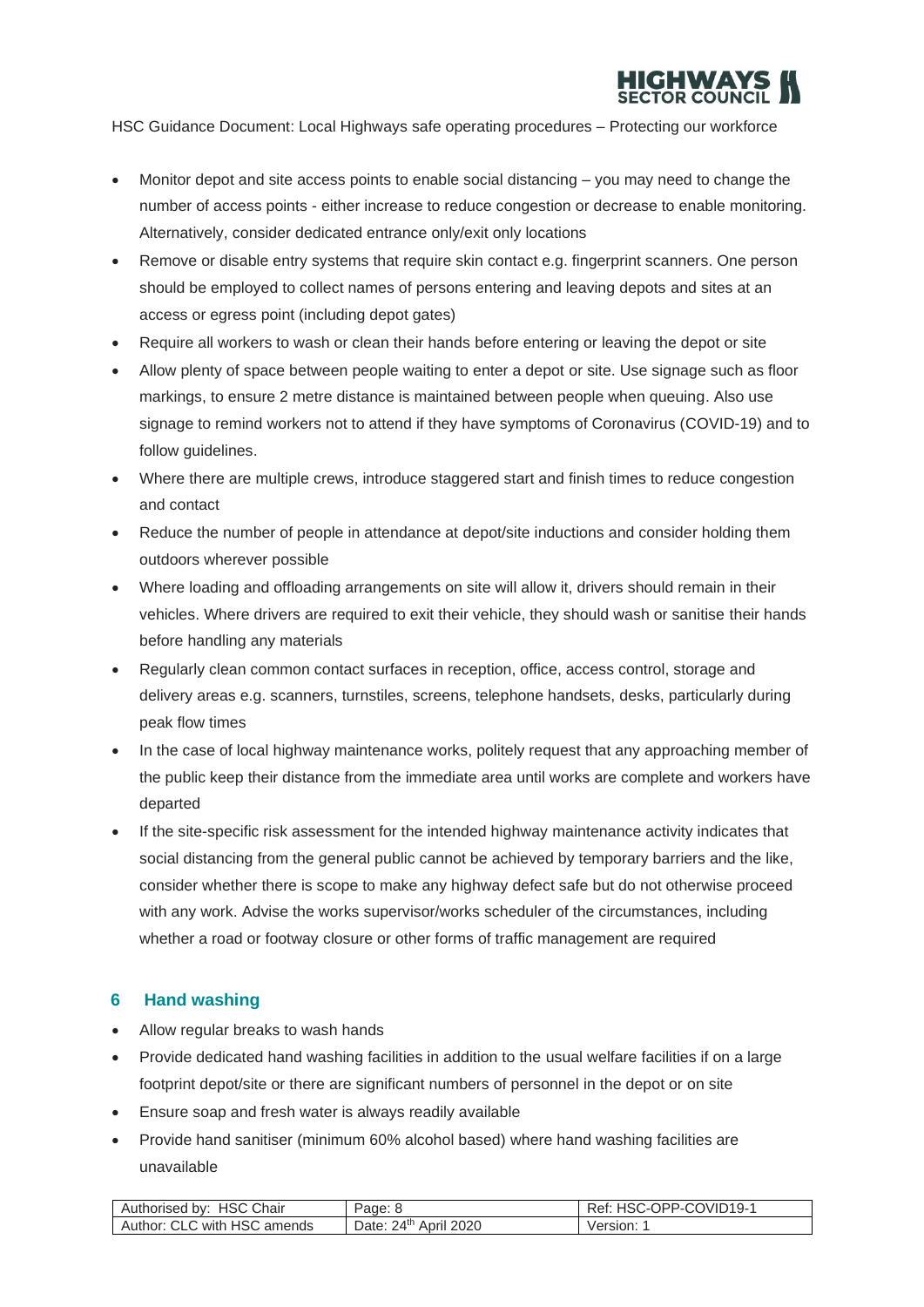

- Regularly clean the hand washing facilities and check soap and sanitiser levels
- Provide suitable and sufficient rubbish bins for hand towels with regular removal and disposal.

#### **7 Toilet facilities**

- Restrict the number of people using toilet facilities at any one time (e.g. use a welfare attendant) and use signage, such as floor markings, to ensure 2 metre distance is maintained between people when queuing
- Stop using urinals, please use the toilet cubicles. Alternatively, close off alternate urinals to ensure social distancing measures can be maintained
- Wash hands before and after using the facilities
- Enhance the cleaning regimes for toilet facilities particularly door handles, locks and the toilet flush
- Portable toilets should be avoided wherever possible, but where in use these should be cleaned and emptied more frequently
- Provide suitable and sufficient rubbish bins for hand towels with regular removal and disposal.

#### **8 Canteens and eating arrangements**

Whilst there is a requirement for depot/sites to provide a means of heating food and making hot drinks, these are exceptional circumstances and where it is not possible to introduce a means of keeping equipment clean between use, kettles and microwaves etc. must be removed from use.

Where possible, workers should be encouraged to bring their own food. They should also be required to stay on site once they have entered it and avoid using local shops.

Where there are no practical alternatives, workplace canteens may remain open to provide food to staff with appropriate adjustments for social distancing. Canteens should provide a takeaway service providing pre-prepared and wrapped food only.

- Consider increasing the number or size of facilities available in a depot or on site if possible
- The capacity of each canteen or rest area should be clearly identified at the entry to each facility, and where necessary attendants provided to supervise compliance with social distancing measures
- Dedicated eating areas should be identified in depots and on site to reduce food waste and contamination
- Break times should be staggered to reduce congestion and contact
- Hand cleaning facilities or hand sanitiser should be available at the entrance of any room where people eat and should be used by workers when entering and leaving the area
- The workforce should be asked to bring pre-prepared meals and refillable drinking bottles from home
- Workers should sit 2 metres apart from each other whilst eating and avoid all contact this may be 1 person per table

| . HSC Chair<br>Authorised<br>bv: | Page: J                     | OPP-COVID19-1<br>≺ет.<br>HSL<br>$-1$ |
|----------------------------------|-----------------------------|--------------------------------------|
| Author: CLC with HSC<br>amends   | י∆⊄נ<br>Date:<br>April 2020 | /ersion:                             |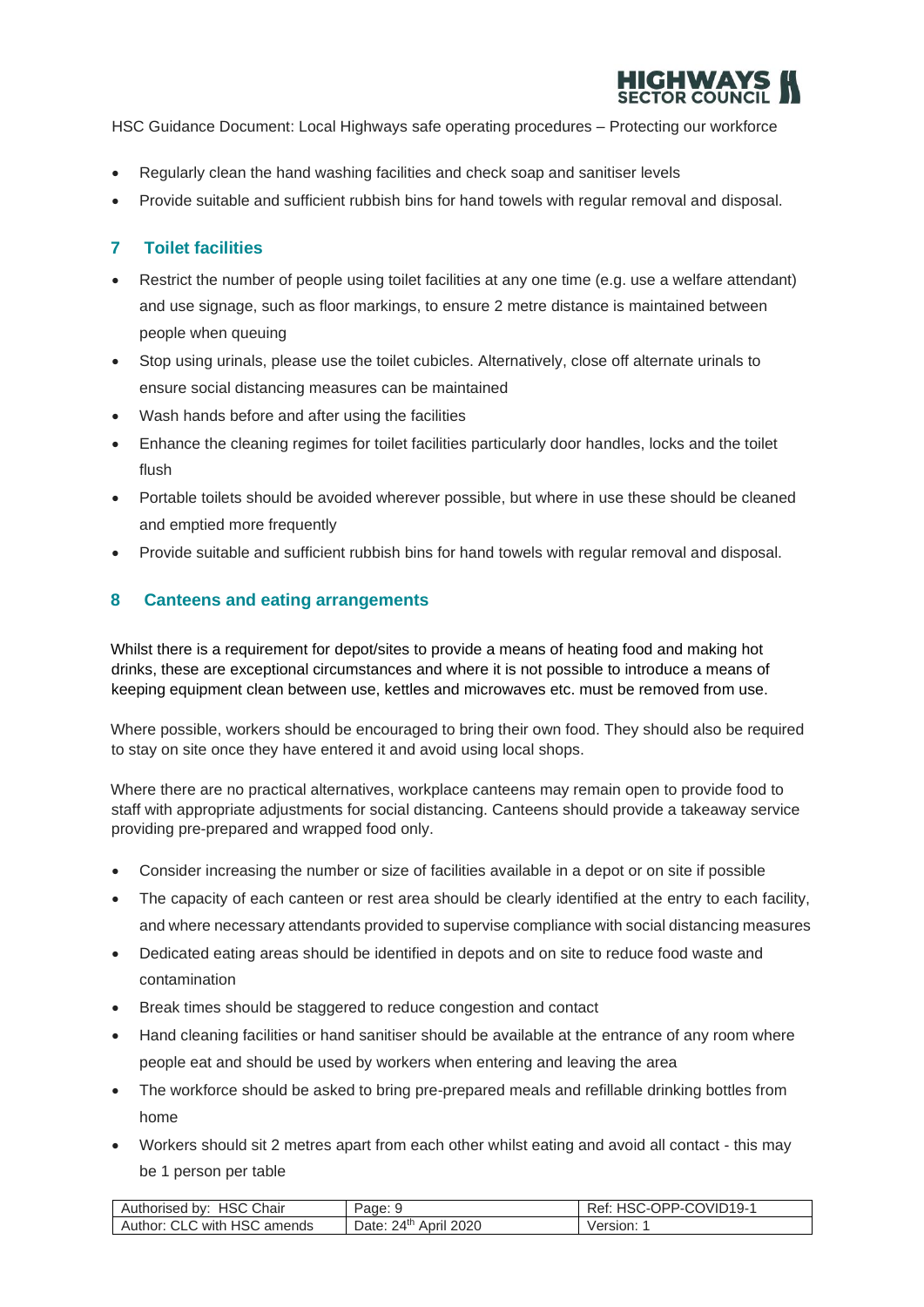

- Where catering is provided on site it should provide pre prepared and wrapped food only:
	- o Payments should be taken by contactless card wherever possible
- Crockery, eating utensils, cups etc. should be either disposable or should be brought by individuals form home and returned with them at the end of the working day for washing etc
- Drinking water should be provided, with enhanced cleaning measures for the tap mechanism
- Tables should be cleaned between each use
- All rubbish should be put straight in the bin and not left for someone else to clear up
- All areas used for eating must be thoroughly cleaned at the end of each break and shift, including chairs, door handles, vending machines and payment devices.
- Canteen staff should wash their hands often with soap and water for at least 20 seconds before and after handling food
- Canteen staff and workers may use rest areas if they apply the same social distancing measures
- Consider arrangements for monitoring compliance.

#### **9 Changing facilities, showers and drying rooms**

- Introduce staggered start and finish times to reduce congestion and contact
- Introduce enhanced cleaning of all facilities throughout the day and at the end of each day
- Consider increasing the number or size of facilities available in the depot or on site if possible
- Based on the size of each facility, determine how many people can use it at any one time to maintain a distance of two metres
- Provide suitable and sufficient rubbish bins in these areas with regular removal and disposal
- If possible, workforce to take work clothes home to wash / clean there.

#### **10 Work Planning to Avoid Close Working**

In line with Public Health England (PHE) guidelines, where it is not possible to follow the [social](https://www.gov.uk/government/publications/full-guidance-on-staying-at-home-and-away-from-others/full-guidance-on-staying-at-home-and-away-from-others)  [distancing guidelines](https://www.gov.uk/government/publications/full-guidance-on-staying-at-home-and-away-from-others/full-guidance-on-staying-at-home-and-away-from-others) [in](https://www.gov.uk/government/publications/full-guidance-on-staying-at-home-and-away-from-others/full-guidance-on-staying-at-home-and-away-from-others) full in relation to a particular activity, you should consider whether that activity needs to continue for the site to continue to operate, and, if so, take all the mitigating actions possible to reduce the risk of transmission.

Depots, sites and work locations (mobile, semi-static and static) need to be planned and organised to avoid crowding and minimise the risk of spread of infection by following PHE and HSE guidance and the advice within these Local Highways Safe Operating Procedures.

The workforce should be reminded (e.g. at daily briefings) of the specific control measures necessary to protect them, their colleagues, families and the UK population.

| Authorised by: HSC Chair    | Page:                 | HSC-OPP-COVID19-1<br>Ret. |
|-----------------------------|-----------------------|---------------------------|
| Author: CLC with HSC amends | Date: 24th April 2020 | Version:                  |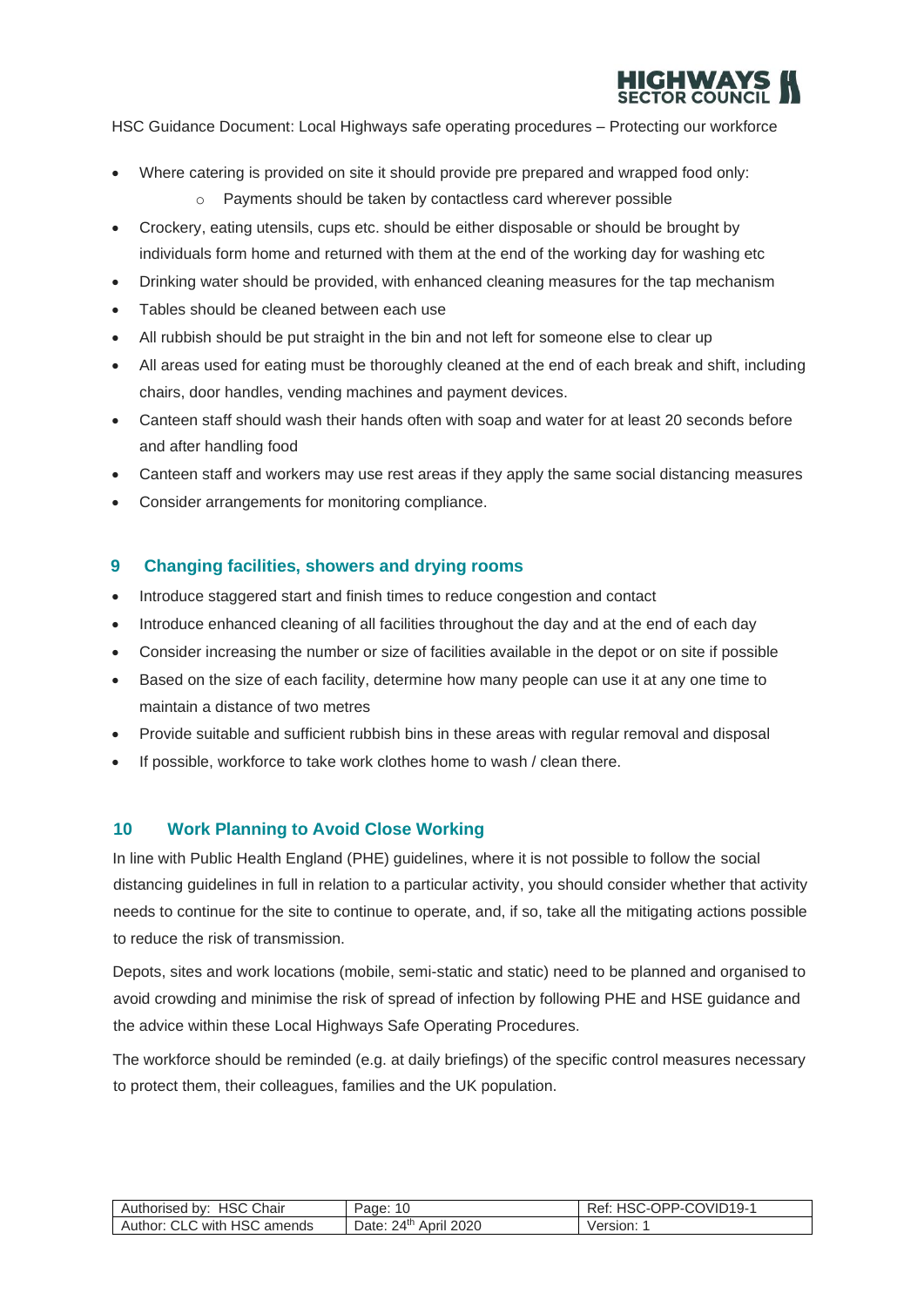

## **Hierarchy of Controls**

If you are not able to work whilst maintaining a 2 metre distance, you should consider whether the activity should continue and, if so, risk assess it using the hierarchy of controls below and against any sector-specific guidance.

| <b>Eliminate</b> | Workers who are unwell with symptoms of Coronavirus (COVID-19) should<br>$\bullet$<br>not travel to or attend the workplace                    |  |  |
|------------------|------------------------------------------------------------------------------------------------------------------------------------------------|--|--|
|                  | Rearrange tasks to enable them to be done by one person, or by maintaining<br>$\bullet$<br>social distancing measures (2 metres)               |  |  |
|                  | Avoid skin to skin and face to face contact                                                                                                    |  |  |
|                  | Stairs should be used in preference to lifts or hoists and consider one ways<br>systems                                                        |  |  |
|                  | Consider alternative or additional mechanical aids to reduce worker interface                                                                  |  |  |
|                  | <b>Site Meetings</b>                                                                                                                           |  |  |
|                  | Only absolutely necessary meeting participants should attend                                                                                   |  |  |
|                  | Attendees should be at least two metres apart from each other                                                                                  |  |  |
|                  | Rooms should be well ventilated / windows opened to allow fresh air<br>circulation                                                             |  |  |
|                  | Consider holding meetings in open areas where possible                                                                                         |  |  |
| <b>Reduce</b>    | Where the social distancing measures (2 metres) cannot be applied:                                                                             |  |  |
|                  | Minimise the frequency and time workers are within 2 metres of each other<br>$\bullet$                                                         |  |  |
|                  | Minimise the number of workers involved in these tasks                                                                                         |  |  |
|                  | Workers should work side by side, or facing away from each other, rather than<br>face to face                                                  |  |  |
|                  | Lower the worker capacity of lifts and hoists to reduce congestion and contact<br>at all times                                                 |  |  |
|                  | Regularly clean common touchpoints, doors, buttons, handles, vehicle cabs,<br>$\bullet$<br>tools, equipment etc.                               |  |  |
|                  | Increase ventilation in enclosed spaces                                                                                                        |  |  |
|                  | Workers should wash their hands before and after using any equipment                                                                           |  |  |
| <b>Isolate</b>   | Keep groups of workers that have to work within 2 metres:                                                                                      |  |  |
|                  | Together in teams e.g. (do not change workers within teams)                                                                                    |  |  |
|                  | As small as possible                                                                                                                           |  |  |
|                  | Away from other workers where possible                                                                                                         |  |  |
| <b>Control</b>   | Where face to face working is essential to carry out a task when working within 2<br>metres:                                                   |  |  |
|                  | Keep this to 15 minutes or less where possible<br>$\bullet$                                                                                    |  |  |
|                  | Consider introducing an enhanced authorisation process for these activities<br>Provide additional supervision to monitor and manage compliance |  |  |

| <b>HSC</b><br>Chair<br>Authorised by:  | Page:                               | COVID <sub>19-1</sub><br>OPP-L<br>ket.<br>--<br>. . |
|----------------------------------------|-------------------------------------|-----------------------------------------------------|
| with HSC<br>Author:<br>. . r<br>amends | $2\Delta$ th<br>April 2020<br>Date: | version: 1                                          |